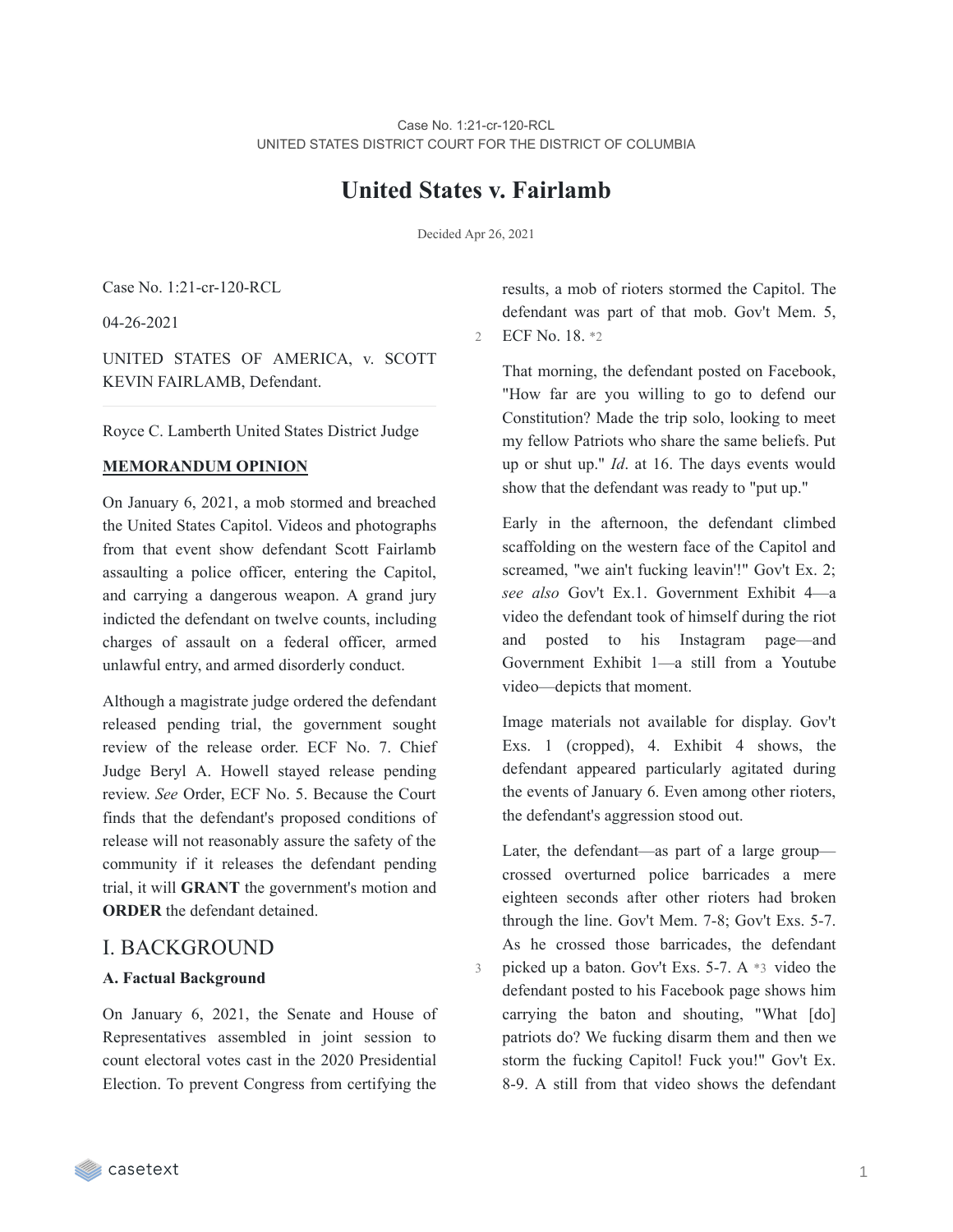5

6

waving the baton and Government Exhibit 10 shows him carrying it fully extended into the Capitol building.

Image materials not available for display. Still from Ex. 8; Gov't Ex. 10 (cropped).

The defendant brought that baton into the Capitol building. Gov't Ex. 10. He was one of the first to enter the Senate side of the Capitol after other rioters had broken a window and kicked down a door. Detention Hr'g (proffer by government counsel). He was then, apparently, forced out of the building by chemical agents. Gov't Mem. 10; Gov't Ex. 11.

Around thirty minutes after he left the building, the defendant encountered Metropolitan Police Department officers at the west front of the Capitol. The officers were outnumbered by rioters and proceeding in a defensive formation to a safer location. Detention Hr'g (proffer by government counsel). The defendant followed the line of police officers. Gov't Mem. 10-11; \*4 Gov't Ex.  $12<sup>1</sup>$  $12<sup>1</sup>$  He shouted aggressively at the officers "Are you an American? Act like one! . . . You guys have no idea what the fuck you're doing!" Gov't Mem. 10-11; Gov't Ex. 12-13. Government Exhibit 13 shows that confrontation.

```
1 Government Exhibit 12 is a clip from a
  video which can be found at https://capitol-
  hill-riots.s3.us-east-
  1.wasabisys.com/Miscellaneous%20-
  %20Other%20people%27s%20archives/1-
  6-
```

```
2021%20archive%20akansomi/Cop%20Vs
%20The%20American%20People%21%21
.mp4. The defendant appears from 3:30 to
4:00 in the full video.
```
Image materials not available for display. Gov't Ex. 13 (cropped).

The defendant then wheeled around, cutting Officer Z.B. off from the formation. Gov't Ex. 12. Officer Z.B. tried to sidestep him. *Id*. The defendant shouted, "Don't touch me bro! I need my space!", lunged towards Officer Z.B., and shoved him hard enough to make him stumble into nearby rioters. Gov't Mem. 11; Gov't Ex. 12, 15.

Officer Z.B. then regained his footing and tried to swat the defendant's hand away. Gov't Mem. 11; Gov't Ex. 12. The defendant responded by punching Officer Z.B. in his face shield. Gov't Mem. 11; Gov't Ex. 12, 16. Officer Z.B. recoiled, and another officer had to help him back \*5 to rejoin the larger group of withdrawing officers. Gov't Ex. 12, 16. Government Exhibit 16 shows the punch.

Image materials not available for display. Gov't Ex. 16 (cropped).

The defendant's conduct visibly shocked other rioters, several of whom gasped, moved towards him with their hands raised, and tried to calm him down. Gov't Ex. 12. A still from Government Exhibit 12 shows the crowd's reaction to the defendant's actions.

Image materials not available for display. \*6 Still from Gov't Ex. 12 (cropped).

After the riot, the defendant expressed no remorse. On January 9, he posted on social media about his willingness to engage in "war" to restore Donald Trump to office. Gov't Mem. 18. And after the FBI interviewed him, he remarked on social media, "I'd go again." *Id*.

## **B. Procedural History**

Magistrate Judge Robin M. Meriweather initially approved a complaint charging the defendant with five offenses stemming from his conduct on January 6: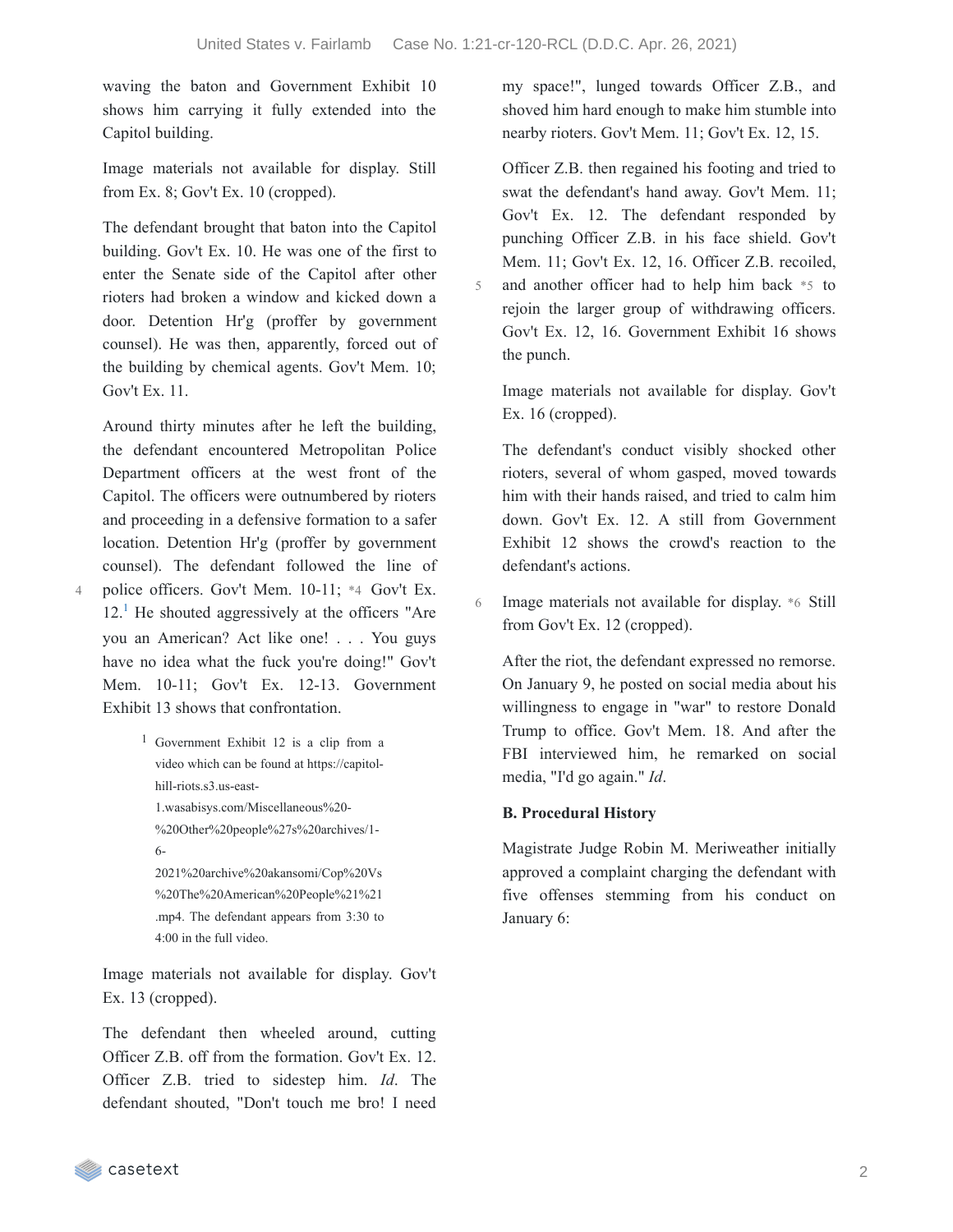• Civil disorder in violation of 18 U.S.C. §  $231(a)(3);$ 

• Assaulting a federal officer in violation of 18 U.S.C. §  $111(a)(1)$ ;

• Knowingly entering or remaining in any restricted building or grounds without lawful authority in violation of 18 U.S.C. §  $1752(a)(1)-(4);$ 

• Carrying a dangerous weapon in violation of 18 U.S.C. § [1752\(b\)\(1\)\(A\);](https://casetext.com/statute/united-states-code/title-18-crimes-and-criminal-procedure/part-i-crimes/chapter-84-presidential-and-presidential-staff-assassination-kidnapping-and-assault/section-1752-restricted-building-or-grounds) and,

• Violent entry and disorderly conduct on Capitol grounds in violation of 40 U.S.C. § [5104\(e\)\(2\).](https://casetext.com/statute/united-states-code/title-40-public-buildings-property-and-works/subtitle-ii-public-buildings-and-works/part-b-united-states-capitol/chapter-51-united-states-capitol-buildings-and-grounds/section-5104-unlawful-activities)

Compl., ECF No. 1.

A grand jury later indicted the defendant for twelve offenses:

• Civil disorder in violation of 18 U.S.C. §  $231(a)(3);$ 

• Obstruction of an official proceeding and aiding and abetting in violation of 18 U.S.C. §§ [1512\(c\)\(2\),](https://casetext.com/statute/united-states-code/title-18-crimes-and-criminal-procedure/part-i-crimes/chapter-73-obstruction-of-justice/section-1512-tampering-with-a-witness-victim-or-an-informant) 2;

• Assaulting, resisting, or impeding certain officers in [violation](https://casetext.com/statute/united-states-code/title-18-crimes-and-criminal-procedure/part-i-crimes/chapter-7-assault/section-111-assaulting-resisting-or-impeding-certain-officers-or-employees) of 18 U.S.C. § 111(a) (1);

• Entering and remaining in a restricted building or grounds with a deadly or dangerous weapon in violation of 18 U.S.C. §  $1752(a)(1)$  and  $(b)(1)(A)$ ;

• Disorderly and disruptive conduct in a restricted building or grounds in violation of 18 U.S.C. § [1752\(a\)\(2\)](https://casetext.com/statute/united-states-code/title-18-crimes-and-criminal-procedure/part-i-crimes/chapter-84-presidential-and-presidential-staff-assassination-kidnapping-and-assault/section-1752-restricted-building-or-grounds);

• Impeding ingress and egress in a restricted building or grounds in violation of 18 U.S.C. § [1752\(a\)\(3\)](https://casetext.com/statute/united-states-code/title-18-crimes-and-criminal-procedure/part-i-crimes/chapter-84-presidential-and-presidential-staff-assassination-kidnapping-and-assault/section-1752-restricted-building-or-grounds);

• Engaging in physical violence in a restricted building or grounds in violation of 18 U.S.C. § [1752\(a\)\(4\)](https://casetext.com/statute/united-states-code/title-18-crimes-and-criminal-procedure/part-i-crimes/chapter-84-presidential-and-presidential-staff-assassination-kidnapping-and-assault/section-1752-restricted-building-or-grounds);

• Disorderly conduct in a Capitol building in violation of 40 U.S.C.  $\S$  [5104\(e\)\(2\)\(D\);](https://casetext.com/statute/united-states-code/title-40-public-buildings-property-and-works/subtitle-ii-public-buildings-and-works/part-b-united-states-capitol/chapter-51-united-states-capitol-buildings-and-grounds/section-5104-unlawful-activities)

• Impeding passage through the Capitol grounds or buildings in violation of 40 U.S.C.  $\S$  [5104\(e\)\(2\)\(E\);](https://casetext.com/statute/united-states-code/title-40-public-buildings-property-and-works/subtitle-ii-public-buildings-and-works/part-b-united-states-capitol/chapter-51-united-states-capitol-buildings-and-grounds/section-5104-unlawful-activities)

• An act of physical violence in the Capitol grounds or buildings in violation of 40 U.S.C. § [5104\(e\)\(2\)\(F\);](https://casetext.com/statute/united-states-code/title-40-public-buildings-property-and-works/subtitle-ii-public-buildings-and-works/part-b-united-states-capitol/chapter-51-united-states-capitol-buildings-and-grounds/section-5104-unlawful-activities)

• Parading, demonstrating, or picketing in a Capitol Building in violation of 40 U.S.C. § [5104\(e\)\(2\)\(G\);](https://casetext.com/statute/united-states-code/title-40-public-buildings-property-and-works/subtitle-ii-public-buildings-and-works/part-b-united-states-capitol/chapter-51-united-states-capitol-buildings-and-grounds/section-5104-unlawful-activities) and,

\*7

• Stepping or climbing on, removing, or injuring property on the Capitol grounds in violation of 40 U.S.C. § [5104\(d\).](https://casetext.com/statute/united-states-code/title-40-public-buildings-property-and-works/subtitle-ii-public-buildings-and-works/part-b-united-states-capitol/chapter-51-united-states-capitol-buildings-and-grounds/section-5104-unlawful-activities)

Indictment, ECF No. 14. In a superseding [indictment,](https://casetext.com/statute/united-states-code/title-18-crimes-and-criminal-procedure/part-i-crimes/chapter-84-presidential-and-presidential-staff-assassination-kidnapping-and-assault/section-1752-restricted-building-or-grounds) a grand jury added to the 18 U.S.C. § 1752(a)(2) charge an allegation that that the defendant carried a deadly or dangerous weapon in violation of 18 U.S.C. § [1752\(b\)\(1\)\(A\).](https://casetext.com/statute/united-states-code/title-18-crimes-and-criminal-procedure/part-i-crimes/chapter-84-presidential-and-presidential-staff-assassination-kidnapping-and-assault/section-1752-restricted-building-or-grounds) Superseding Indictment, ECF No. 23.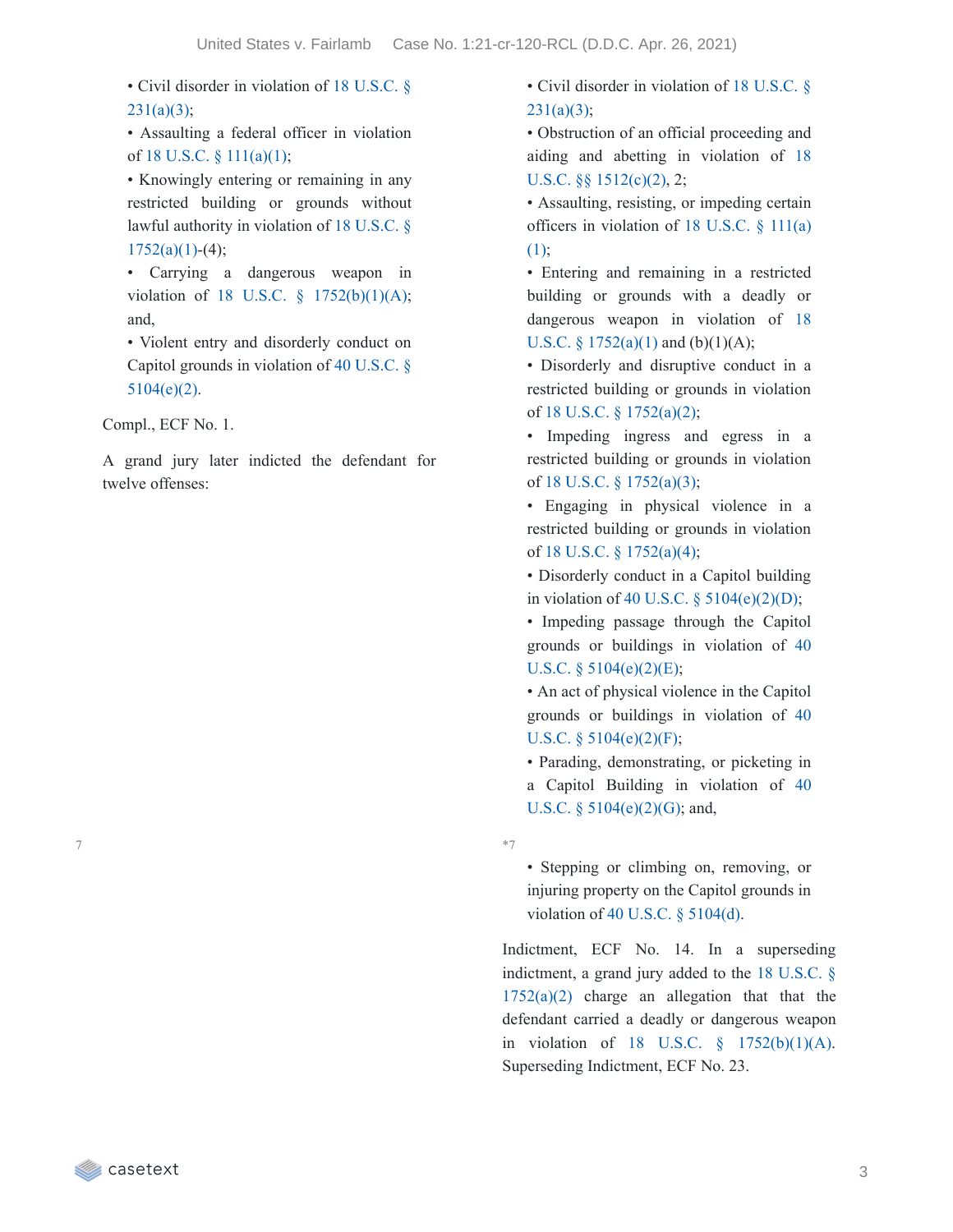On January 22, the FBI arrested the defendant in Stockholm, New Jersey on a warrant issued in connection with the complaint. Rule  $5(c)(3)$ Documents 1, ECF No. 16. He appeared before Magistrate Judge James B. Clark III in the District of New Jersey and waived his preliminary hearing. *Id*. at 2. The government sought detention, but Judge Clark conditionally released the defendant.<sup>[2](https://casetext.com/_print/doc/united-states-v-fairlamb?_printIncludeHighlights=false&_printIncludeKeyPassages=false&_printIsTwoColumn=true&_printEmail=&_printHighlightsKey=#N196764)</sup> *Id.* at 2-7. He required an unsecured \$50,000 appearance bond and imposed conditions that included home detention and prohibiting the defendant from contacting victims or witnesses, traveling outside New Jersey, or entering government buildings. *Id*. at 3-4; *see also infra* Part III.E (full list of conditions).

> 2 The standard of review by a district court judge when assessing a magistrate judge's detention order under 18 [U.S.C.](https://casetext.com/statute/united-states-code/title-18-crimes-and-criminal-procedure/part-ii-criminal-procedure/chapter-207-release-and-detention-pending-judicial-proceedings/section-3142-release-or-detention-of-a-defendant-pending-trial) § 3142 is de novo. *See*, *e*.*g*., *United States v*. *Henry*, 280 F. [Supp.](https://casetext.com/case/united-states-v-henry-247#p128) 3d 125, 128 (D.D.C. 2017). Even if that standard might differ when the district judge possesses the records from a detention proceeding below, the standard of review in *this* case still must be de novo. Indeed, no party has put before the Court a transcript of the detention hearing Judge Clark held or any exhibits presented in that hearing. The Rule  $5(c)(3)$  documents provide the only record of those proceedings.

Judge Clark stayed the release order to allow the government to seek review in this Court, *id*. at 5, which it promptly did, Mot. for Emergency Stay and Review, ECF No. 7; Mot. for Transport Order, ECF No. 8. Chief Judge Beryl A. Howell granted the motion, staying the release order pending review, *see* Order, ECF No. 5, and ordered the defendant transported to this District, ECF No. 6.

Following the defendant's indictment, this case was first assigned to Judge Ketanji Brown Jackson. Judge Jackson set a briefing schedule on the issue of pretrial detention. Minute Order \*8 (Mar. 15, 2021). The government filed its memorandum, ECF No. 18, alongside a joint motion to extend the defendant's deadline to respond, ECF No. 20. Counsel for the government explained that she:

spoke with Attorney Harley Breite who stated that he has been retained by defendant Scott Fairlamb and that he will complete his motion for admission to the District Court for the District of Columbia by Wednesday, March 24, 2021. Attorney Harley Breite stated that defendant Scott Fairlamb will not consent to be represented by any other attorney and requested that the government seek to extend the briefing schedule to allow for Attorney Harley Breite to make his notice of appearance in this case. Attorney Harley Breite has requested that the deadline for the Defendant's response be moved to March 30, 2021.

*Id*. at 1. Judge Jackson granted the motion, Minute Order (Mar. 24, 2021), but defendant did not file any opposition. By the day the opposition was due, Mr. Breite had not appeared in the case, and the government moved for a hearing for ascertainment of counsel. Mot. for Ascertainment of Counsel, ECF No. 21. Judge Jackson granted the motion, set a hearing, and notified Mr. Breite. Minute Order (March 31, 2022). Mr. Breite, in turn, wrote to Judge Jackson's chambers and stated that he intends to keep representing the defendant. Letter to the Court, ECF No. 22. But when the day of the hearing arrived and Mr. Breite had not yet entered his appearance, Judge Jackson vacated the hearing. Minute Order (Apr. 8, 2021).

The next day, this case was reassigned to the undersigned. Reassignment of Criminal Case, ECF No. 21. The Court promptly set an arraignment and detention hearing for April 13 the next time that the D.C. Jail had an open videoconference appointment—and imposed a deadline for filing any written opposition to the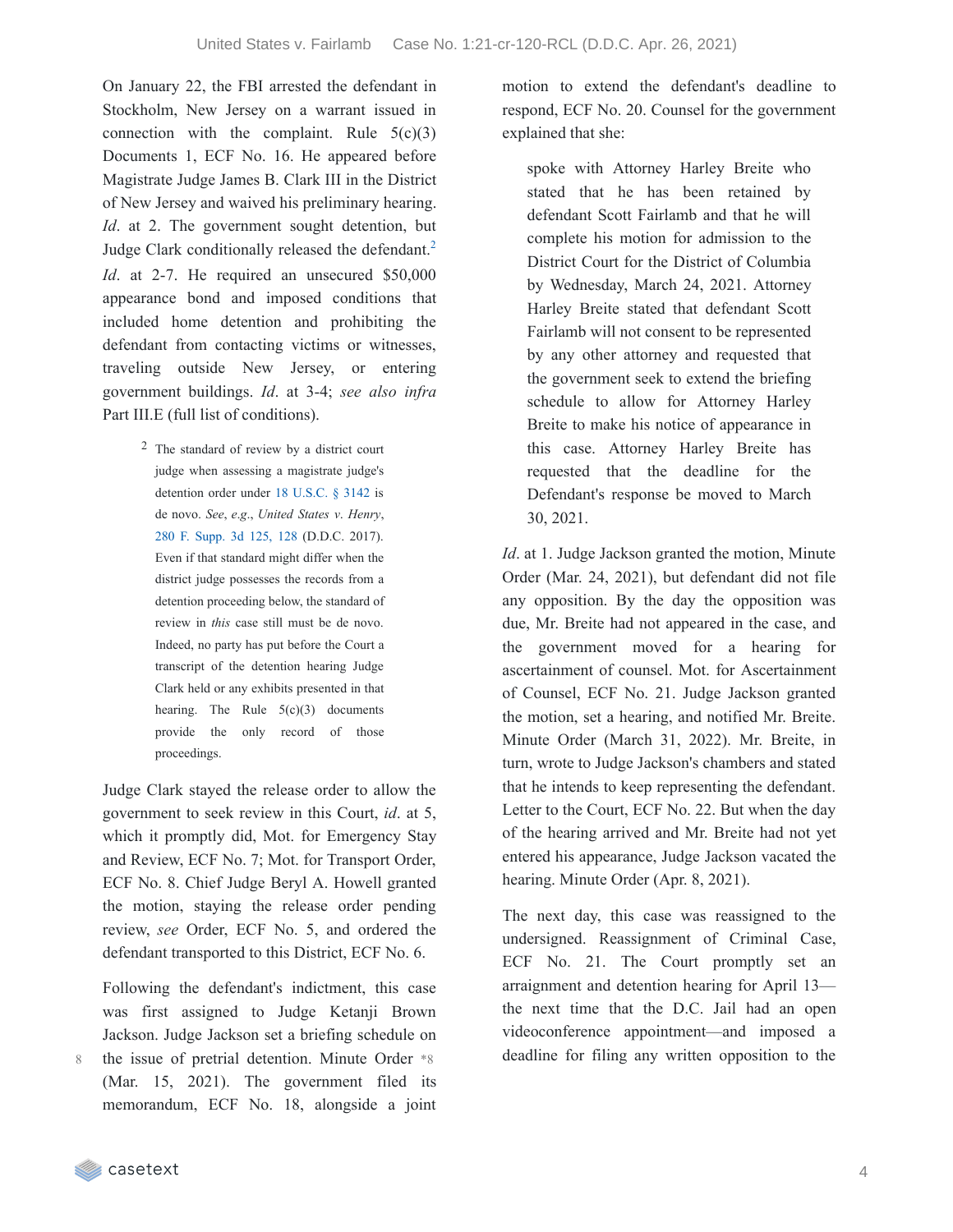government's detention memorandum. Minute Order (Apr. 9, 2021). The defendant still did not file any opposition.

On April 13, the Court arraigned the defendant. At

the arraignment, Mr. Breite orally moved for more time to prepare a written response to the government's detention memorandum. \*9 After the defendant agreed to the delay and waived his right to speedy determination of detention, the Court continued the detention hearing to April 23. On April 21, Mr. Breite lodged his written memorandum in opposition to detention with Chambers, which the Court ordered filed on the docket. ECF No. 30.

 $\overline{Q}$ 

On April 23, the Court received evidence by proffer and heard arguments on the government's motion for review of the release order. The Court has also reviewed the government's detention memorandum, the supporting video and other exhibits, and the defendant's memorandum in opposition.

## II. LEGAL STANDARD

The Bail Reform Act provides that the government may seek pretrial detention in one of two scenarios. First, the government may seek pretrial detention if the case involves any of an enumerated set of offenses, including a crime of violence or a felony that involves the use of a dangerous weapon.<sup>[3](https://casetext.com/_print/doc/united-states-v-fairlamb?_printIncludeHighlights=false&_printIncludeKeyPassages=false&_printIsTwoColumn=true&_printEmail=&_printHighlightsKey=#N196814)</sup> 18 U.S.C.  $\S$  [3142\(f\)\(1\).](https://casetext.com/statute/united-states-code/title-18-crimes-and-criminal-procedure/part-ii-criminal-procedure/chapter-207-release-and-detention-pending-judicial-proceedings/section-3142-release-or-detention-of-a-defendant-pending-trial) Second, the government may seek pretrial detention if the case involves a serious risk of flight, obstruction of justice, or witness intimidation. 18 U.S.C. § [3142\(f\)\(2\).](https://casetext.com/statute/united-states-code/title-18-crimes-and-criminal-procedure/part-ii-criminal-procedure/chapter-207-release-and-detention-pending-judicial-proceedings/section-3142-release-or-detention-of-a-defendant-pending-trial)

> 3 In determining whether an offense is a crime of violence, courts look to the elements of the offense, not the real-world conduct. *United States v*. *[Singleton](https://casetext.com/case/us-v-singleton-68#p11)*, 182 F.3d 7, 11 (D.C. Cir. 1999).

If pretrial detention is available, the judicial officer shall, upon a motion of the government, hold a hearing to determine whether there are any conditions or combination of conditions that will

reasonably assure the appearance of the defendant as required and the safety of any person in the community. 18 U.S.C.  $\S$  [3142\(f\)\(1\)](https://casetext.com/statute/united-states-code/title-18-crimes-and-criminal-procedure/part-ii-criminal-procedure/chapter-207-release-and-detention-pending-judicial-proceedings/section-3142-release-or-detention-of-a-defendant-pending-trial). After the hearing, a "judicial officer shall order the pretrial release of the [defendant] . . . unless the judicial 10 officer determines that such release will \*10 not reasonably assure the appearance of the [defendant] as required or will endanger the safety of any other person in the [community."](https://casetext.com/statute/united-states-code/title-18-crimes-and-criminal-procedure/part-ii-criminal-procedure/chapter-207-release-and-detention-pending-judicial-proceedings/section-3142-release-or-detention-of-a-defendant-pending-trial) 18 U.S.C.  $§$  3142(b), (e)(1).

To determine whether conditions exist that will reasonably assure the appearance of the defendant as required and the safety of any person in the community, the judicial officer shall consider four factors: (1) "the nature and the circumstances of the offense charged," (2) "the weight of the evidence against the person," (3) "the history and characteristics of the person," and (4) "the nature and seriousness of the danger to any person or the community that would be posed by the person's release." 18 U.S.C. § [3142\(g\)\(1\)-](https://casetext.com/statute/united-states-code/title-18-crimes-and-criminal-procedure/part-ii-criminal-procedure/chapter-207-release-and-detention-pending-judicial-proceedings/section-3142-release-or-detention-of-a-defendant-pending-trial)(4). A finding that a defendant poses a risk of flight must be supported by a preponderance of the evidence. *United States v*. *Simpkins*, 826 [F.2d](https://casetext.com/case/us-v-simpkins-3#p96) 94, 96 (D.C. Cir. 1987). And a finding that a defendant poses a danger to the community must be supported by clear and [convincing](https://casetext.com/statute/united-states-code/title-18-crimes-and-criminal-procedure/part-ii-criminal-procedure/chapter-207-release-and-detention-pending-judicial-proceedings/section-3142-release-or-detention-of-a-defendant-pending-trial) evidence. 18 U.S.C. § 3142(e) (flush language).

If a defendant is ordered released, the government may file a motion for revocation of the order with the court having original jurisdiction over the offense. 18 U.S.C.  $\S$  [3145\(a\).](https://casetext.com/statute/united-states-code/title-18-crimes-and-criminal-procedure/part-ii-criminal-procedure/chapter-207-release-and-detention-pending-judicial-proceedings/section-3145-review-and-appeal-of-a-release-or-detention-order) The court having original jurisdiction over the offense shall promptly decide the motion. *Id*. Its review of the magistrate judge's order of release is de novo. *United States v*. *Little*, 235 F. [Supp.](https://casetext.com/case/united-states-v-little-93#p277) 3d 272, 277 (D.D.C. 2017). Furthermore, the reviewing court has discretion to call witnesses, review transcripts, or proceed by proffer. *Id*.

# III. DISCUSSION AND FINDINGS

Because the indictment alleges that the defendant carried a dangerous weapon (the baton) while committing seven felonies, the government may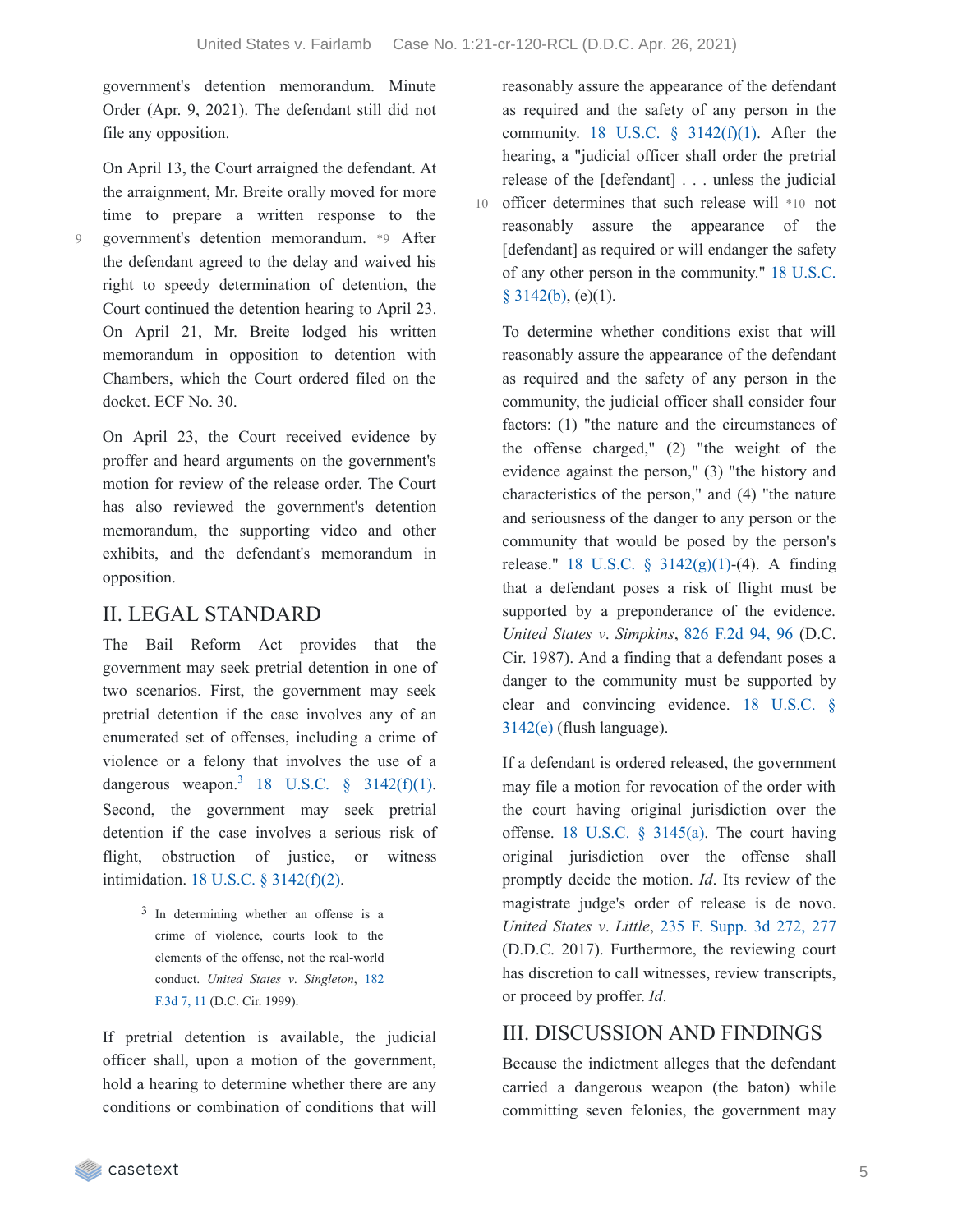seek his detention. 18 U.S.C. § [3142\(f\)\(1\);](https://casetext.com/statute/united-states-code/title-18-crimes-and-criminal-procedure/part-ii-criminal-procedure/chapter-207-release-and-detention-pending-judicial-proceedings/section-3142-release-or-detention-of-a-defendant-pending-trial) *see* 18 U.S.C. §§ 111(a)(1), 231(a)(3), [1512\(c\)\(2\),](https://casetext.com/statute/united-states-code/title-18-crimes-and-criminal-procedure/part-i-crimes/chapter-7-assault/section-111-assaulting-resisting-or-impeding-certain-officers-or-employees)  $1752(a)(1)-(4)$ ,  $1752(b)(1)(A)$ .

Thus, the Court must consider whether conditions exist that the defendant will abide by and that will reasonably assure both his appearance as required and the safety of the community. Here, the government does not assert, and the Court sees no

evidence of, flight risk. So the Court \*11 considers 11 detention only under the dangerousness prong of the analysis. To determine the threat a defendant poses to others and the community, the Court considers the four [aforementioned](https://casetext.com/statute/united-states-code/title-18-crimes-and-criminal-procedure/part-ii-criminal-procedure/chapter-207-release-and-detention-pending-judicial-proceedings/section-3142-release-or-detention-of-a-defendant-pending-trial) factors. *See* 18 U.SC. § 3142(g).

## **A. Nature and Circumstances of the Charged Offense**

The grand jury charged the defendant with serious offenses, which can be divided into two categories. Offenses in the first category directly relate to obstructing Congress from counting electoral votes. *See* 18 U.S.C. §§ [1512\(c\)\(2\),](https://casetext.com/statute/united-states-code/title-18-crimes-and-criminal-procedure/part-i-crimes/chapter-73-obstruction-of-justice/section-1512-tampering-with-a-witness-victim-or-an-informant)  $1752(a)(1)-(4)$ ,  $1752(b)(1)(A)$ . And offenses in the second stem from his assault on Officer Z.B. *See* 18 U.S.C. §§ [111\(a\)\(1\)](https://casetext.com/statute/united-states-code/title-18-crimes-and-criminal-procedure/part-i-crimes/chapter-7-assault/section-111-assaulting-resisting-or-impeding-certain-officers-or-employees), 231(a)(3). These are all serious offenses; at least one carries a twenty-yearmaximum sentence. *See* 18 U.S.C. § [1512\(c\)\(2\).](https://casetext.com/statute/united-states-code/title-18-crimes-and-criminal-procedure/part-i-crimes/chapter-73-obstruction-of-justice/section-1512-tampering-with-a-witness-victim-or-an-informant) But the nature and circumstances of the defendant's assault on Officer Z.B. are particularly probative of his future danger to the community.

Indeed, if any crime establishes danger to the community and a disregard for the rule of law, assaulting a riot-gear-clad police officer does. The D.C. Circuit's recent detention decision in *United States v*. *Munchel*, No. [21-3010,](https://casetext.com/case/united-states-v-munchel-1) 2021 WL 1149196 (D.C. Cir. Mar. 26, 2021), supports that conclusion. In discussing the events of January 6, *Munchel* held that "those who *actually assaulted police officers* and broke through windows, doors, and barricades, and those who aided, conspired with, planned, or coordinated such actions, *are in a dif erent category of dangerousness* than those who cheered on the violence or entered the Capitol after others cleared the way." *Id*. at \*8 (emphases

added). In so holding, *Munchel* drew categorical distinctions between the violent and non-violent January 6 participants explaining that the former are categorically more dangerous. And given his actions on January 6, the defendant fits into 12 *Munchel*'s more dangerous category. \*12

*Munchel*'s categorical distinction makes sense, given that a defendant's history of violence offers some of the strongest evidence of his future [dangerousness.](https://casetext.com/case/maryland-v-king-8#p453) *See*, *e*.*g*., *Maryland v*. *King*, 569 U.S. 435, 453 (2013) ("[A]n arrestee's past conduct is essential to an assessment of the danger he poses to the public[.]"); *United States v*. *Tortora*, 922 F.2d 880, [888-89](https://casetext.com/case/us-v-tortora-3#p888) (1st Cir. 1990); Bradley R. Johnson, *Assessing the Risk of Violence*, in *Psychiatric Aspects of Violence* 31, 32 (Carl C. Bell ed., 2000) ("The single best predictor of violence is a history of violence."). And *Munchel* recognized that in the detention context, courts may rely on defendants' violent actions undertaken on January 6 in determining their future dangerousness. *See* 2021 WL 1149196, at \*8 (requiring individualized assessment but looking to violent conduct on January 6 as probative of future dangerousness). In looking to past conduct, courts reflect the purposes of the Bail Reform Act of 1984, which aimed to incapacitate those pretrial defendants who are most likely to commit violent acts while awaiting trial. *See United States v*. *[Salerno](https://casetext.com/case/united-states-v-salerno-7#p742)*, 481 U.S. 739, 742 (1987) (citing S. Rep. No. 98-225 at 3 (1984)).

The Bail Reform Act of 1984 itself also clearly expects that courts should rely on defendants' past violent conduct to predict (and thus to detain) those most likely to commit violent acts while [awaiting](https://casetext.com/case/united-states-v-salerno-7#p742) trial. *See United States v*. *Salerno*, 481 U.S. 739, 742 (1987) (citing S. Rep. No. 98-225 at 3 (1984)). Indeed, Congress passed the Act to ensure that courts could consider what Congress thought the most reliable evidence of future dangerousness: past conduct. *See* S. Rep. No. 98- 147 at 22 (1983) ("When the court makes a determination about the likelihood of dangerous

casetext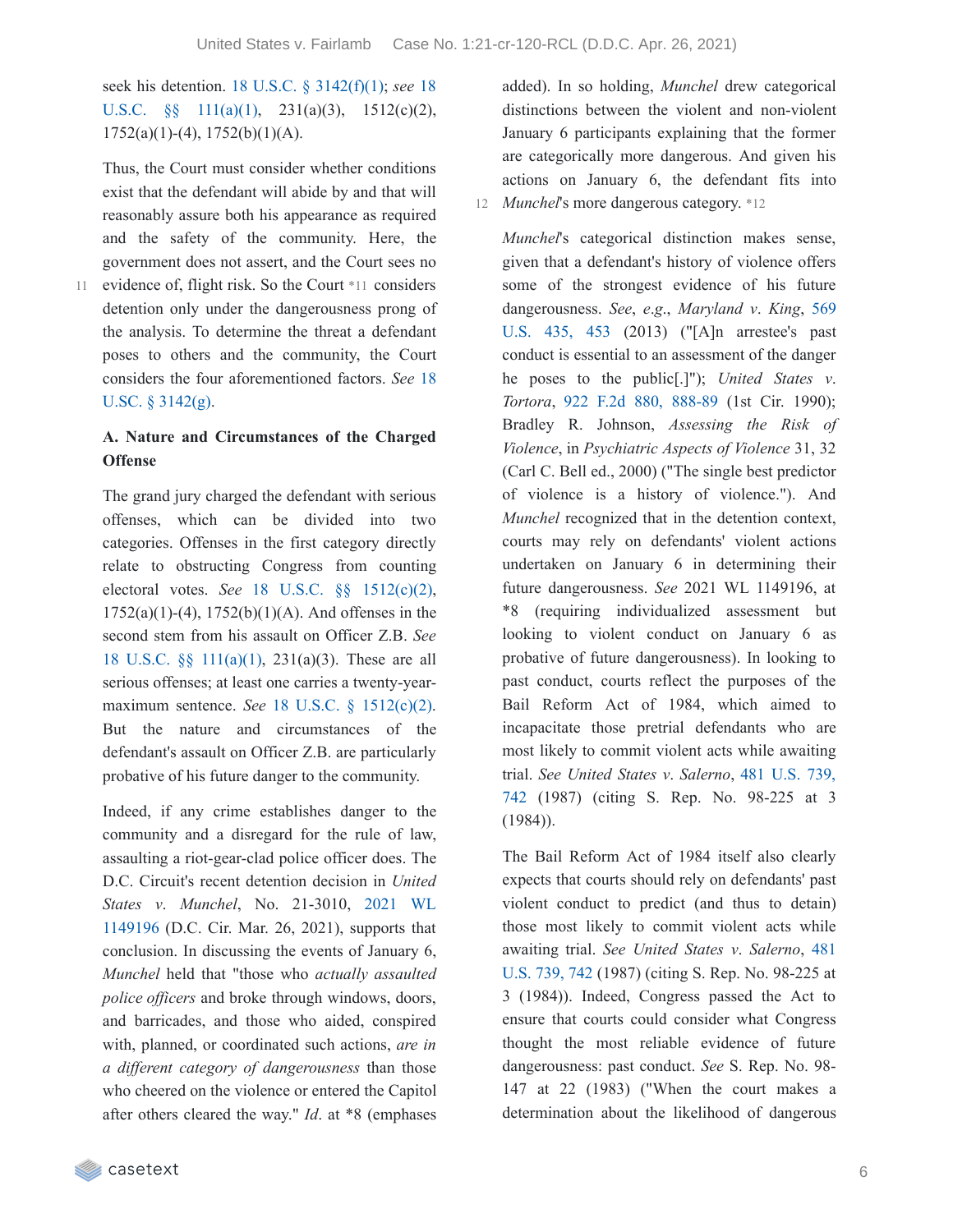conduct between arrest and trial, it is not idly gazing into a nonexistent crystal ball, but instead examining a reliable record of past conduct. The [pre-1984 law], in effect, blacks out that aspect of the record *most relevant* to the public safety, dangerousness of the defendant, and leaves the court to make its projection based solely on the

13 risk that the suspect will not appear for trial. \*13 The [pre-1984 law] does not prevent courts from predicting but only withdraws *that part of the record that would make the forecast reliable*." (emphases added)). Because the defendant was among the more dangerous of the January 6 participants, he is more likely to endanger the community if released pending trial. Thus, the nature of his offenses favors detention.

The circumstances of the offenses charged also show dangerousness. When the defendant encountered police officers, he berated them. He then shoved Officer Z.B. and punched him in the head. Unlike others who obstructed Congress through their presence alone, the defendant employed violence to obstruct Congress's count. He also targeted law enforcement while the police were struggling to control the Capitol. That conduct contributed to the chaos on Capitol Hill. *Cf*. *United States v*. *Chrestman*, No. 21-MJ-218 (ZMF), 2021 WL [765662,](https://casetext.com/case/united-states-v-chrestman-2#p9) at \*9 (D.D.C. Feb. 26, 2021) (Howell, C.J.) ("concerted and deliberate efforts to undermine law enforcement" weighs heavily in favor of detention). That the defendant was willing to create or take advantage of those circumstances to harm law enforcement supports detention. Yet nothing about the defendant's assault turned on the presence of a mob on January 6. To the contrary, other rioters appeared shocked by his assault and tried to calm him down. This was not a case in which "the presence of the group was critical to [his] ability to obstruct the vote and to cause danger to the community." *Munchel*, 2021 WL 1149196, at \*7.

The defendant attempts to minimize the nature and circumstances of the charged offenses by asserting that "[i]f [he] were truly the predatory wrecking machine as he is portrayed by the Government, he would have intended and actually caused something far greater than what is routinely referred to as a misdemeanor simple assault." Def.'s Opp'n 6. In essence, the defendant says that he poses no danger to the community because he did not shove and punch Officer Z.B. *that hard*. First, shoving and punching a federal police

14 officer is not a simple misdemeanor. \*14 Congress decided to treat assault on federal officers as a serious crime, and for good reason. 18 U.S.C. § [111\(a\)\(1\);](https://casetext.com/statute/united-states-code/title-18-crimes-and-criminal-procedure/part-i-crimes/chapter-7-assault/section-111-assaulting-resisting-or-impeding-certain-officers-or-employees) *see United States v*. *Feola*, 420 U.S. 671, 680-82 (1975) (describing [Congressional](https://casetext.com/case/united-states-v-feola#p680) concern with protecting safety of federal law enforcement officers). The defendant is not charged with "misdemeanor simple assault," Defs.' Opp'n 6, but a felony punishable by up to eight years in prison, 18 [U.S.C.](https://casetext.com/statute/united-states-code/title-18-crimes-and-criminal-procedure/part-i-crimes/chapter-7-assault/section-111-assaulting-resisting-or-impeding-certain-officers-or-employees) § 111(a). Congress's judgment reflects the serious nature of his act. Thus, the defendant's efforts to analogize his conduct to a simple scrap fall flat. Second, the Court disagrees with the defendant's characterization of the facts. He shoved Officer Z.B. hard enough to make him stumble. He also hit Officer Z.B. in the head, risking serious injury. That conduct is serious.

The defendant also tries to brush off the fact that he picked up a police baton and carried it into the Capitol. His counsel suggests that the defendant simply picked up the baton to prevent others from using it as a weapon. But that depiction of the defendant's motives is not credible. A person who acts to protect others from a dangerous weapon does not waive it around. Nor does he post to social media claiming to be a "patriot" for "disarm[ing]" someone.<sup>[4](https://casetext.com/_print/doc/united-states-v-fairlamb?_printIncludeHighlights=false&_printIncludeKeyPassages=false&_printIsTwoColumn=true&_printEmail=&_printHighlightsKey=#N197003)</sup> See Gov't Ex. 8. Least of all would he carry it into the Capitol building fully extended and ready to use. *See* Gov't Ex. 10. To claim otherwise defies common sense.

> 4 The record includes no that the defendant actually took the weapon from a person. Rather, it shows him picking it up from the ground after rioters routed a police barricade. *See* Gov't Ex. 6-7. Even so, the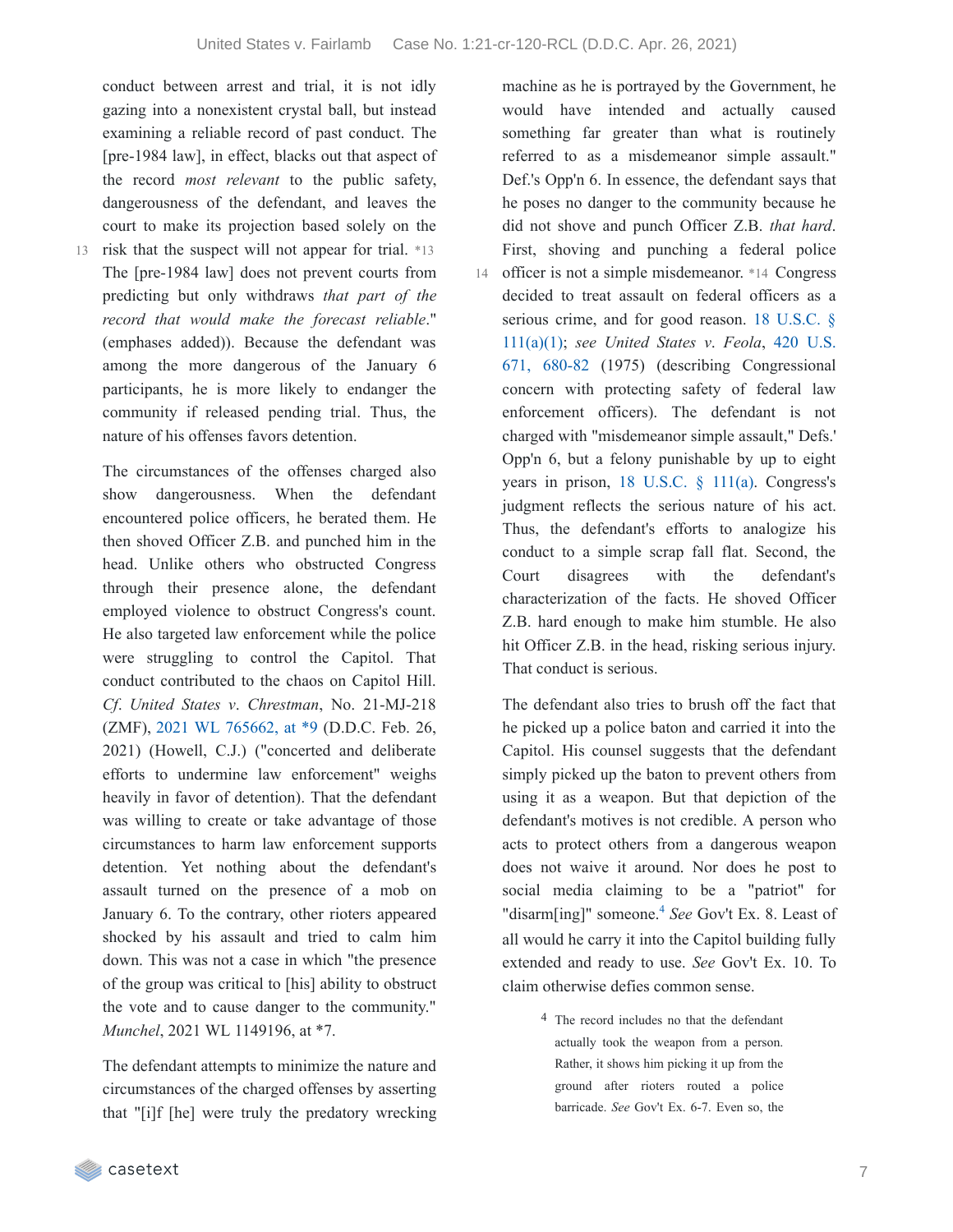defendant's words are probative of his intent in picking up the weapon. And they do not that suggest public safety was at the top of his mind.

Finally, the defendant tries to minimize his words on January 6. His counsel says that the videos demonstrate "hypermasculinity" and "puffery," rather than dangerousness. Detention Hr'g. But the defendant's actions on January 6 belie those claims. He said it was time to "put up or shut up" and then he, as promised, put up, assaulting a police officer. When a person follows through on a threat, his words cannot be taken as hyperbolic. 15 \*15

For those reasons, the nature and circumstances of the charged offenses strongly supports detention.

## **B. Weight of the Evidence**

Substantial evidence supports the government's arguments that the defendant threatens the community. Video evidence depicts all of the conduct for which the grand jury charged the defendant. The defendant's assault on Officer Z.B. appears on video. He cannot reasonably dispute that it occurred. The weight of the evidence against the defendant strongly supports detention. *See Chrestman*, 2021 WL 765662, at \*10, 14.

## **C. History and Characteristics**

The defendant has a significant criminal history. He pleaded guilty to unlawful possession of a handgun in 2006 and to aggravated assault in 2009. Gov't Mem. 17. He was charged with aggravated assault in 2018 and pleaded guilty to simple assault. *Id*. 17-18. Thus, the defendant has two prior assault convictions. [5](https://casetext.com/_print/doc/united-states-v-fairlamb?_printIncludeHighlights=false&_printIncludeKeyPassages=false&_printIsTwoColumn=true&_printEmail=&_printHighlightsKey=#N197040)

> 5 He was also charged with aggravated assault in 2002 and aggravated assault and robbery in 2008. Gov't Mem. 17. The 2002 charge was no billed, and the 2008 charge was dismissed. *Id*. The Court gives minimal weight to those arrests and charges, because they did not result in convictions.

These convictions show that the threat of punishment does not deter the defendant from harming others. His most recent assault conviction was just two years ago. Moreover, in both incidents, the defendant punched his victims in the face—just as he did with Officer Z.B. *See id*. at 17-18. Two well-established principles support detention. First, the defendant's consistent modus operandi is especially probative of recidivism. *Cf*. *United States v*. *Bridges*, 175 F.3d [1072](https://casetext.com/case/us-v-bridges-18) (D.C. Cir. 1999) (holding that real-world conduct establishing a pattern of behavior provides a strong indicator that an offender will commit other crimes). Second (and to reiterate), a defendant's history of violence offers some of the strongest evidence of his dangerousness. *See*, \*16 *e*.*g*., 16 *Maryland v*. *King*, 569 [U.S.](https://casetext.com/case/maryland-v-king-8#p453) 435, 453 (2013); *United States v*. *Tortora*, 922 F.2d 880, [888-89](https://casetext.com/case/us-v-tortora-3#p888) (1st Cir. 1990); *Munchel*, 2021 WL 1149196, at \*8; S. Rep. No. 98-147 at 22 (1983); *see also* U.S. Sentencing Comm'n, *Recidivism Among Federal Offenders* 3 (Jan. 2019).

https://www.ussc.gov/sites/default/files/pdf/resear ch-and-publications/research-

publications/2019/20190124\_Recidivism\_Violenc e.pdf ("Offenders who engaged in violent criminal activity—whether during the instant federal offense or as part of prior criminal conduct generally recidivated at a higher rate, more quickly, and for more serious crimes than nonviolent offenders.") In other words, the defendant's history of punching people in the face suggests that he may punch people in the face again. *See Munchel*, 2021 WL 1149196, at \*7 (requiring identification and articulation of the threat to the community to detain defendant). The Court thus finds that the defendant's criminal history provides relevant and reliable evidence that he will continue to assault people if released pending trial.

In response, the defendant raises his ties to his New Jersey community. He has lived in New Jersey his entire life, cares for his disabled mother, has an "excellent relationship" with his sister, owns a home in Stockholm, and owns and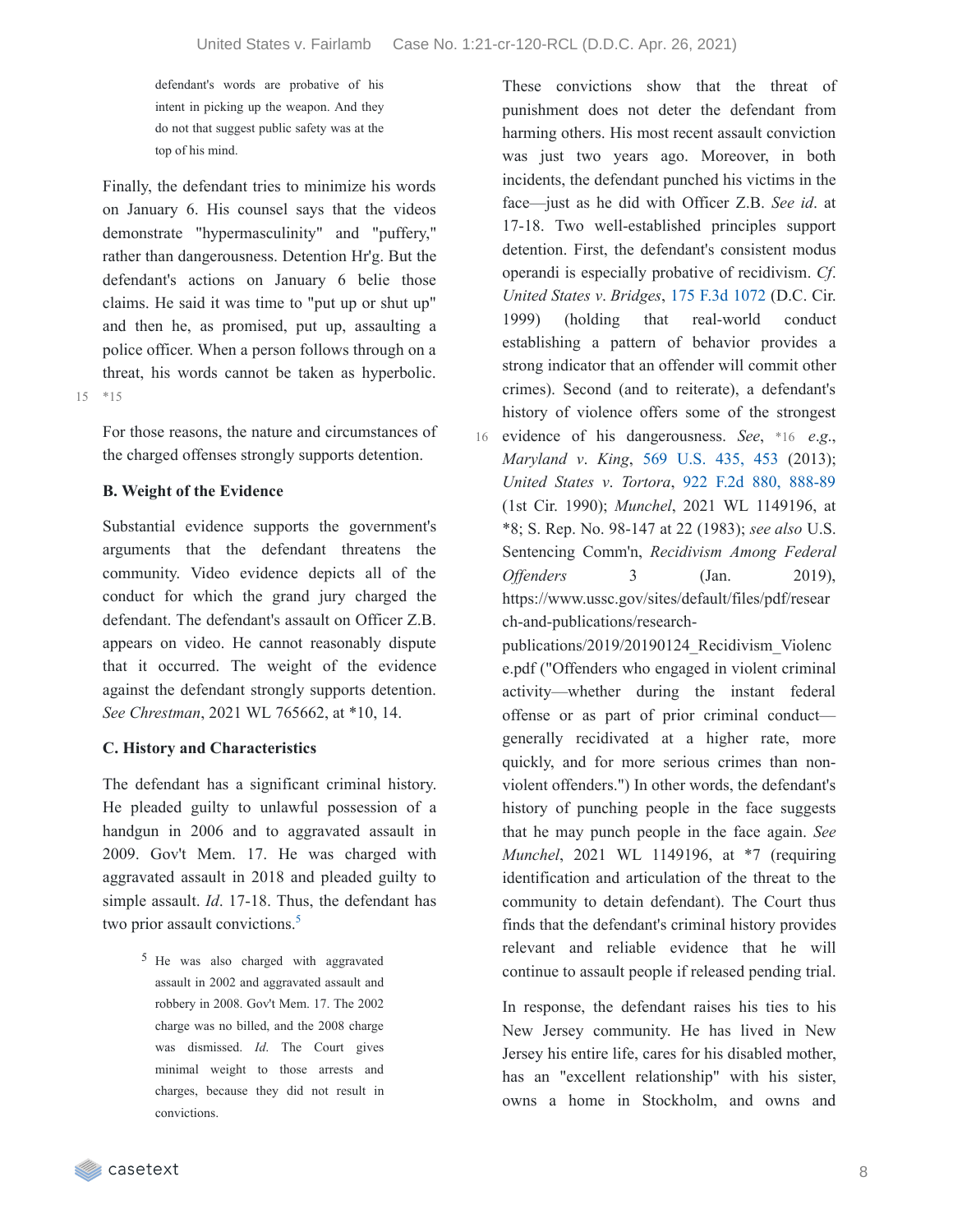operates a gym in Pompton Lakes. Def.'s Opp'n 3. He married his wife in September 2019. *Id*. He also represents that he acts charitably towards others. *Id*. at 7-8. The defendant's strong ties to his community and self-employment provide a thumb on the scale in favor of pretrial release. The Court does, however, note that those ties were not enough to prevent the defendant from leaving his community, going to the Capitol, and assaulting a police officer. Thus, the Court gives the ties limited weight.

The defendant also raises his health conditions. First, he was diagnosed with leukemia in 2010, for which he continues to take medication and see his physician. *Id*. at 4. Yet as the defendant had that condition on January 6, his status as a leukemia patient does not ameliorate his \*17 dangerousness.

Indeed, the defendant's conduct on January 6 scaling scaffolding and punching police—shows his vigorousness, in stark contrast to the picture the defendant draws of himself in his memorandum. *See* Gov't Ex. 1 Second, though the defendant had a heart attack in February following his arrest, he says that he is in good health and has been encouraged to exercise. *Id*. Again, because the defendant's heart attack does not appear to have significantly affected his health (so that he is still able to engage in physical activity), it does not alter the danger he poses. Neither of the defendant's health conditions move the needle on detention.

Balancing the defendant's criminal history against the defendant's ties to his community and selfemployment, the Court finds that the defendant's history and characteristics support detention. That is so because the defendant's criminal history provides reliable evidence that the defendant will engage in violence again, despite his community ties.

## **D. Danger to the Community**

The Court finds that the defendant poses a threat to law enforcement officers—as well as others who might have the misfortune of triggering the defendant's rage. *See Munchel*, 2021 WL 1149196, at \*7 (requiring identification and articulation of the threat to the community to detain defendant). As the defendant's criminal history reveals, he need not be part of a riot to assault another person. Nor does he seem to need political provocation. *See*, *e*.*g*., Gov't Mem. 14 (describing assault during theft). Indeed, the defendant's willingness to assault a police officer on January 6—in the full view of other officers, scores of bystanders, and many cameras confirms that, when enraged, he poses a danger to the community.

As noted before, *Munchel* drew categorical distinctions between violent and nonviolent January 6 rioters. *See* 2021 WL 1149196, at \*8. The defendant's violent conduct on January 6, combined with his history of similar violence, puts 18 the defendant in the violent category. And \*18 although the specific circumstances of January 6 made it possible for the defendant to assault a police officer, based on the defendant's repeated history of punching people in the face, the Court finds that he poses a threat to others even without assistance from a mob. *See Munchel*, 2021 WL 1149196, at \*8 (requiring courts to consider before detaining January 6 defendants "whether [defendants] pose<sup>[]</sup> an articulable threat to the community in view of their conduct on January 6[ ]" and whether "the specific circumstances that made it possible, on January 6, for [defendants] to threaten the peaceful transfer of power.").

In opposing detention, the defendant relies on *United States v*. *Klein*, No. 21-cr-263-JDB, 2021 WL 1377128 (D.D.C. Apr. 12, 2021). *See* Def.'s Opp'n 7. In *Klein*, the court released a January 6 defendant pending trial. 2021 WL 1377128, at \*13. While Mr. Klein had no criminal history and had obtained a top-secret security clearance, *id*. at \*10, he also "demonstrated a clear and persistent willingness to use force against law enforcement to attempt to gain entry into the Capitol and to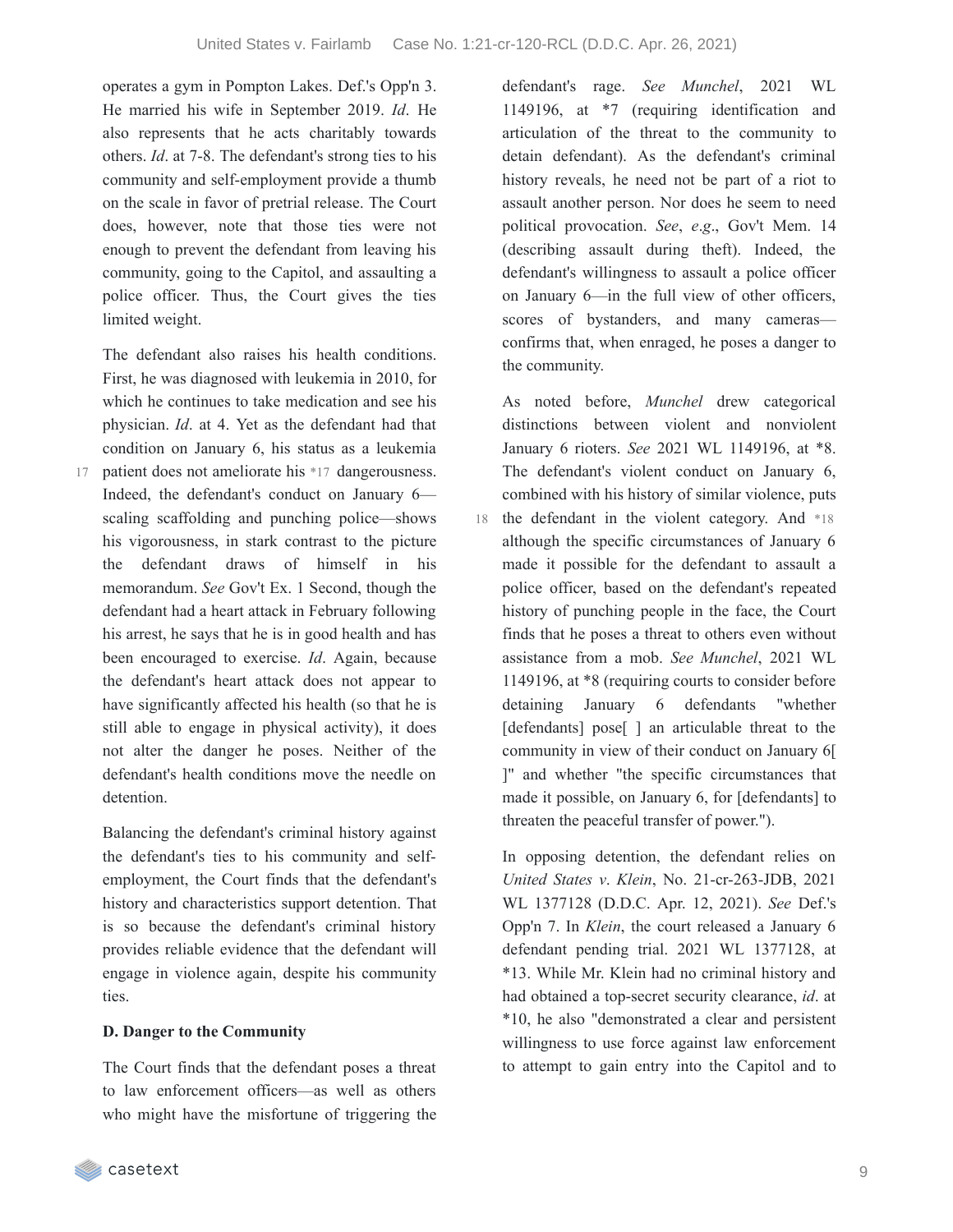20

stop the certification of the election." *Id*. at \*9. The *Klein* court also emphasized that Mr. Klein did not plan his violent acts. *Id*. at \*12.

*Klein*'s holding offers little help to the defendant. It is neither binding nor persuasive, and the defendant's history of violent conduct distinguishes him from Mr. Klein. *Klein*'s reasoning falls short in several ways. It ignores the *Munchel* court's *categorical* approach and instead places January 6 defendants on a *spectrum* of violence. *Id*. at \*11. It thus gives violent defendants too much credit for not being even more violent. And it fails to acknowledge that past violence is particularly probative of future violence. Moreover, by anchoring its analysis to other courts' decisions about other defendants, the *Klein* court failed to decide detention individually. *See Munchel*, 2021 WL 1149196, at \*7 (quoting *Tortora*, 922 [F.2d](https://casetext.com/case/us-v-tortora-3#p888) at 888). The Bail Reform Act does not call for consideration of potential disparities between defendants. Instead, it calls for close \*19 analysis of the relevant factors and evidence in an individual case. For these reasons, the Court declines to follow *Klein*.

Even if the Court thought *Klein* soundly reasoned, the defendant's case is distinguishable. The record in *Klein* "does not establish that [Mr. Klein] intended to injure others. 2021 WL 1377128, at \*9. Here, the Court finds that the defendant intended to injure Officer Z.B. when he shoved and punched him. So the defendant's conduct cannot be discounted like Mr. Klein's. And the defendant's history of violence meaningfully distinguishes him from Mr. Klein, who had no criminal history and a top-secret security clearance. Even if Mr. Klein is only a danger in a mob, the defendant's criminal history shows that he is willing and able to commit acts of violence without one.

The defendant also points to a passage in *Klein*, noting that the government did not seek to detain some defendants who assaulted police officers. 2021 WL 1377128, at \*12. But the government's failure to seek detention in one case does not doom its efforts to safeguard the community in another. The Bail Reform Act requires the Court to apply defendant-specific factors, not to judge dangerousness based on how the Executive exercised its prosecutorial discretion in distinguishable cases.

Finally, the defendant argues that he is not a danger to the community because the FBI "waited" eight days after it first sought to interview him to arrest him. Def's Opp'n 7. But while eight days lapsed between interview and arrest, that does not show that the FBI decided to "wait" eight days because it considers the defendant so anodyne. To the contrary, the January 6 events have led to one of the largest federal criminal investigations ever; an effort that has no doubt stretched federal resources thin. That it took the FBI several days to arrest the defendant in the \*20 context of this massive investigation is unsurprising. Nor is it evidence that the FBI does not consider the defendant a danger.

In sum, the potential danger the defendant poses to law enforcement officers and the community at large supports detention.

## **E. Potential Release Conditions**

No potential conditions of release the defendant has suggested would adequately mitigate the danger he poses to the community. Given his history of violence, the defendant has demonstrated that he can be violent even when not surrounded by a mob. And the defendant's alleged conduct in this case—assaulting a police officer shows a disregard for law and order and for those sworn to uphold it. *Cf*. *United States v*. *Sabol*, No. 21-cr-35-EGS, 2021 WL 1405945, at \*18 (D.D.C. Apr. 14, 2021) ("[T]he Court is not persuaded that [conditions of release] would mitigate [the defendant's] continued danger to the community based on his demonstrated willingness to engage in violence in furtherance of his beliefs."); *Chrestman*, 2021 WL 765662, at \*16 ("[The defendant's] very actions on January 6 make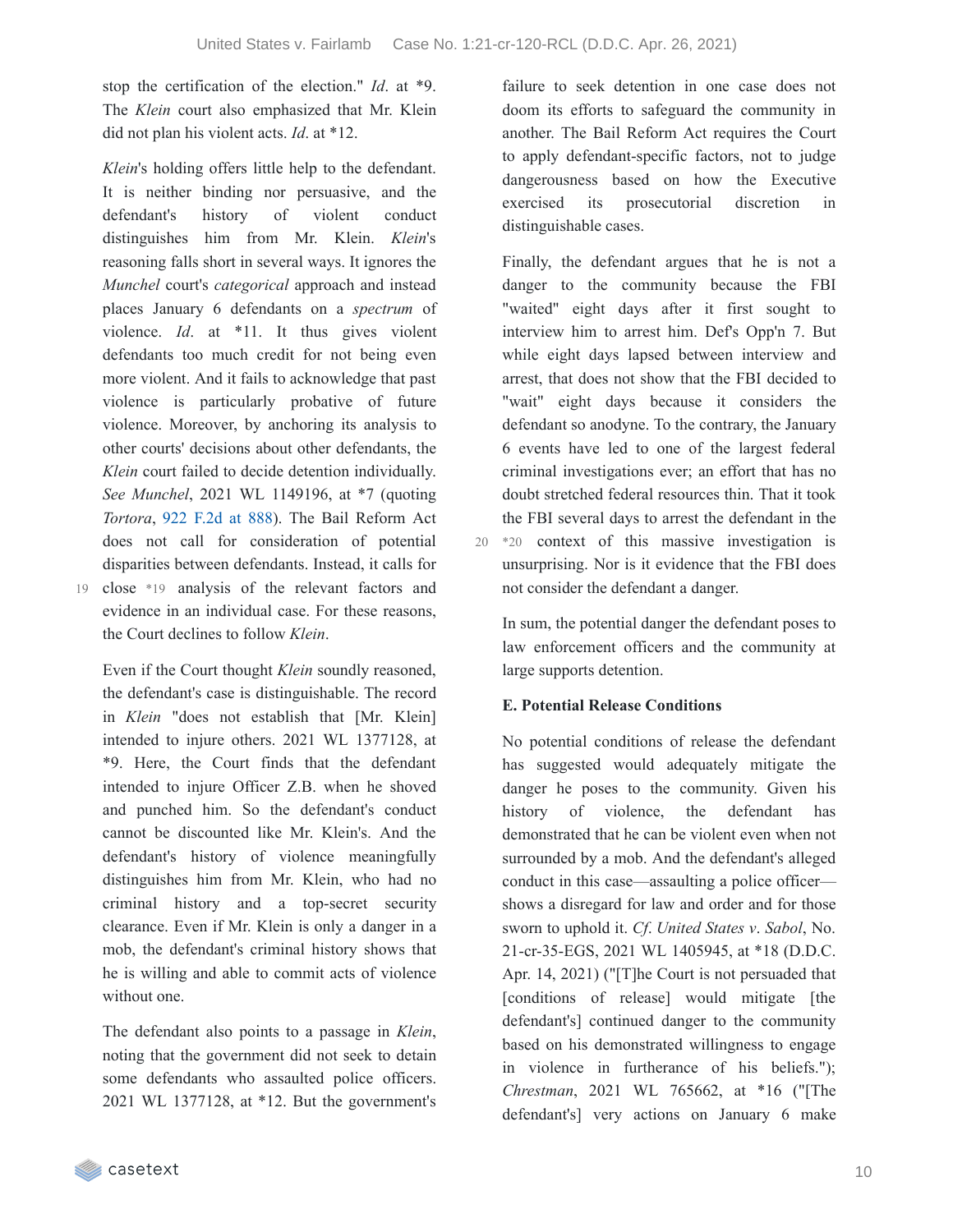apparent that this defendant will follow his beliefs . . . even when the laws designed to protect our democracy prohibit his conduct."). The defendant's lack of remorse supports this conclusion. *See* Gov't Mem. 18 ("I'd go again."). The defendant's belief that he did nothing wrong undercuts his claim that he will conform his conduct to the law if released.

The defendant argues that twelve conditions those set by Judge Clark—are enough to protect the community. Because those are the conditions the defendant has represented that he would abide by, Def.'s Opp'n 4-5; Detention Hr'g (proffer by defense counsel), they are the conditions the Court [considers.](https://casetext.com/case/united-states-v-epstein-23#p324) *See*, *e*.*g*., *United States v*. *Epstein*, 425 F. Supp. 3d 306, 324-26 (S.D.N.Y. 2019) (considering adequacy of proffered package); *United States v*. *Tajideen*, No. 17- \*21 cr-46-RBW, 21 2018 WL 1342475, at \*4 (D.D.C. Mar. 15, 2018) (same), *af 'd*, 724 F. App'x 6 (D.C. Cir. 2018). Those conditions are:

1. Home detention, with electronic monitoring, except for stationary and verifiable employment; education; religious services; medical treatment; attorney visits; court appearances; or other activities as preapproved by Pretrial Services;

- 2. Supervision by Pretrial Services;
- 3. Installation of landline telephone;
- 4. Surrender of passport;

5. Restriction on travel to New Jersey (or

- D.C. for court purposes);
- 6. Drug testing and treatment as directed;
- 7. Maintenance of current residence;

8. Maintenance of stationary and verifiable employment;

9. Prohibition on possessing firearms;

10. Prohibition on entering government buildings;

11. Prohibition on contacting victims and witnesses; and,

12. Requirement to appear at all future court proceedings.

Def.'s Opp'n 4-5. None of these conditions provide even reasonable assurances that the defendant will not assault another person on pretrial release.

First and foremost, the home detention conditions allow the defendant to enter the world and encounter other people for many purposes. Though they would prevent the defendant from going golfing or to the movies, the proffered list is so littered with such broadly worded exceptions that it's barely "detention" at all. Under the proposed conditions, the defendant could wake up, go to church, get some acupuncture, work for a few hours, pay a visit to a real estate lawyer to discuss partnership documents, and work for a few hours, all before returning home. For that matter, he could also attend educational archery or knifefighting lessons, assuming he had time left over from all the other activities his "detention" conditions would permit.<sup>[6](https://casetext.com/_print/doc/united-states-v-fairlamb?_printIncludeHighlights=false&_printIncludeKeyPassages=false&_printIsTwoColumn=true&_printEmail=&_printHighlightsKey=#N197316)</sup> In other words, these "detention" conditions fail to mitigate the danger the defendant poses to the community—his propensity to assault other people—because they 22 allow him to roam freely in public. \*22

> 6 The conditions do not even prohibit the possession of weapons—only of firearms. -

-------

Nor do the remaining conditions make up for the inadequacy of his proposed home detention plan. Take them in turn. The second, supervision by Pretrial Services, requires only intermittent checkins. It does nothing to prevent the defendant from reoffending when he is not on the phone with Pretrial Services. The third, installation of a landline telephone, helps enforce home detention. But it does not account for the exceptions to home detention. The fourth, surrender of the defendant's passport, alleviates none of the Court's concerns about his dangerousness because he is not a flight risk. The fifth, restricting the defendant to his home state, accomplishes little because the defendant committed his prior offenses without leaving New Jersey. The sixth, drug testing, does not ameliorate the defendant's dangerousness as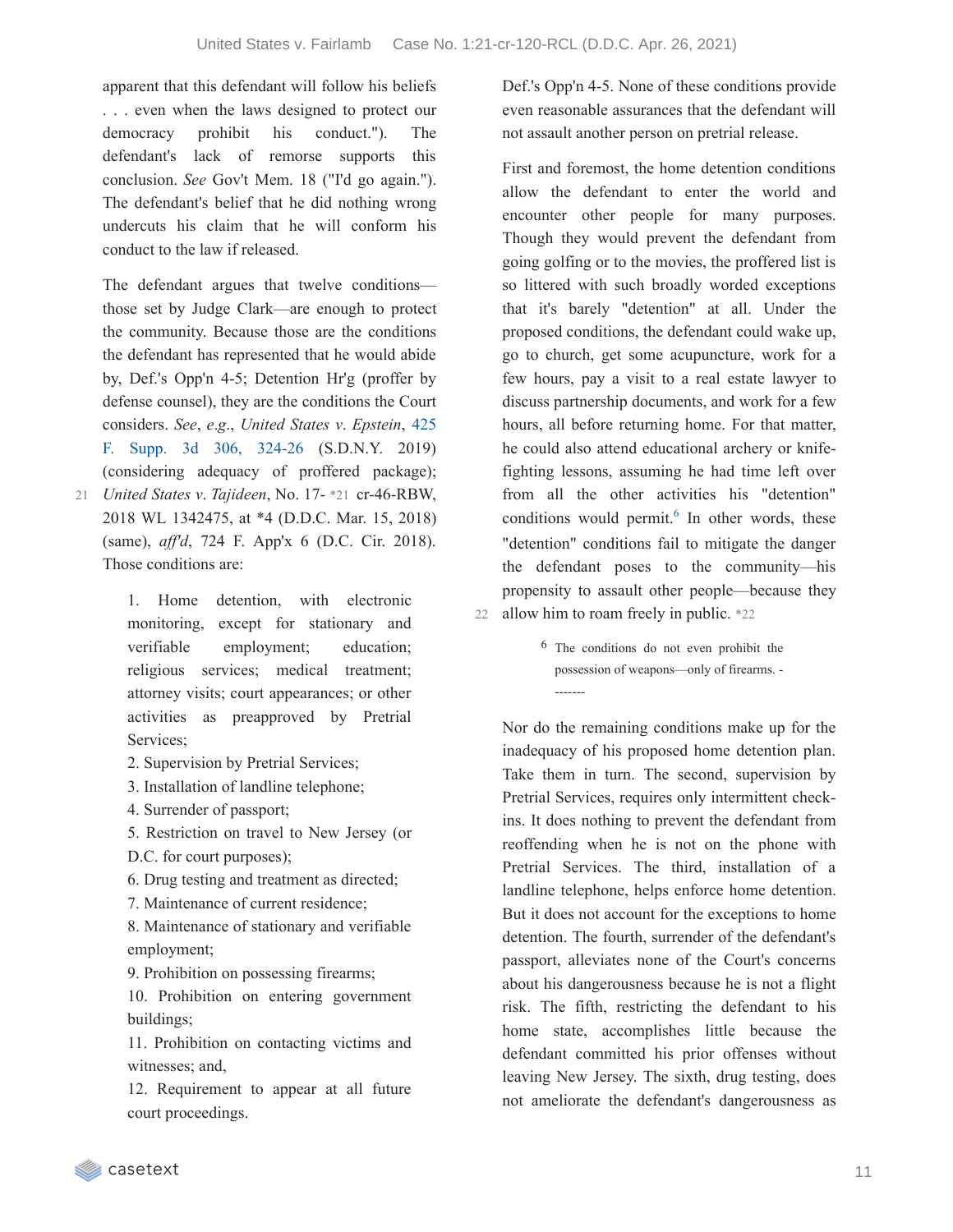the defendant is not alleged to have committed his offenses under the influence of drugs. (He is apparently quite violent even when sober.) The seventh and eighth, maintenance of residence and employment, make the defendant easier to find. But neither condition would prevent him from encountering other people whom he may assault. The ninth, a prohibition on carrying firearms, fails to address what makes the defendant dangerous: his rage and his fists. Indeed, the defendant is not alleged to have carried a firearm on January 6. And nothing on the record suggests that he carried a firearm any other time he punched another person in the face. The tenth, a prohibition on entering government buildings, would not stop the defendant from assaulting others. Nothing about an assault requires entering a government building. To take the instant example, the defendant punched Officer Z.B. *outside* the Capitol building. The eleventh, a prohibition on contacting victims and witnesses, does not abate the defendant's recidivism risk since his risk is not limited to those present on January 6. The twelfth, a requirement to attend future proceedings, is a nullity. The defendant is not a flight risk and would be subject to contempt anyway if he failed

23 to show up  $*23$  to a court proceeding. None of these conditions (separately or in combination) addresses the inadequacies of the defendant's proposed home detention plan or his underlying dangerousness.

Given the defendant's criminal record, his brazen actions in front of law enforcement officers, and his lack of demonstrated remorse for his actions, the Court cannot credit the defendant's assertions that would comply with release conditions. Thus, considering the defendant's dangerousness, the Court finds that no condition or combination of conditions of release would safeguard the community. *See Munchel*, 2021 WL 1149196, at \*5.

\* \* \*

The Court finds that the nature and character of the charged offenses, the weight of the evidence, the defendant's history and characteristics, and the danger the defendant poses to the community all support pretrial detention. The defendant's history of assault, coupled with his assault on a police officer on January 6, show that he is a serious danger to the community. Because no conditions can be imposed to reasonably ensure he will not pose a danger to others pending trial, he must be detained.

# IV. CONCLUSION

For these reasons, by separate order the Court will **GRANT** the government's motion for review and **ORDER** the defendant detained pending trial. An order of detention accompanies this Memorandum Opinion. Date: 4/26/21

/s/\_\_\_\_\_\_\_\_\_

Royce C. Lamberth

United States District Judge